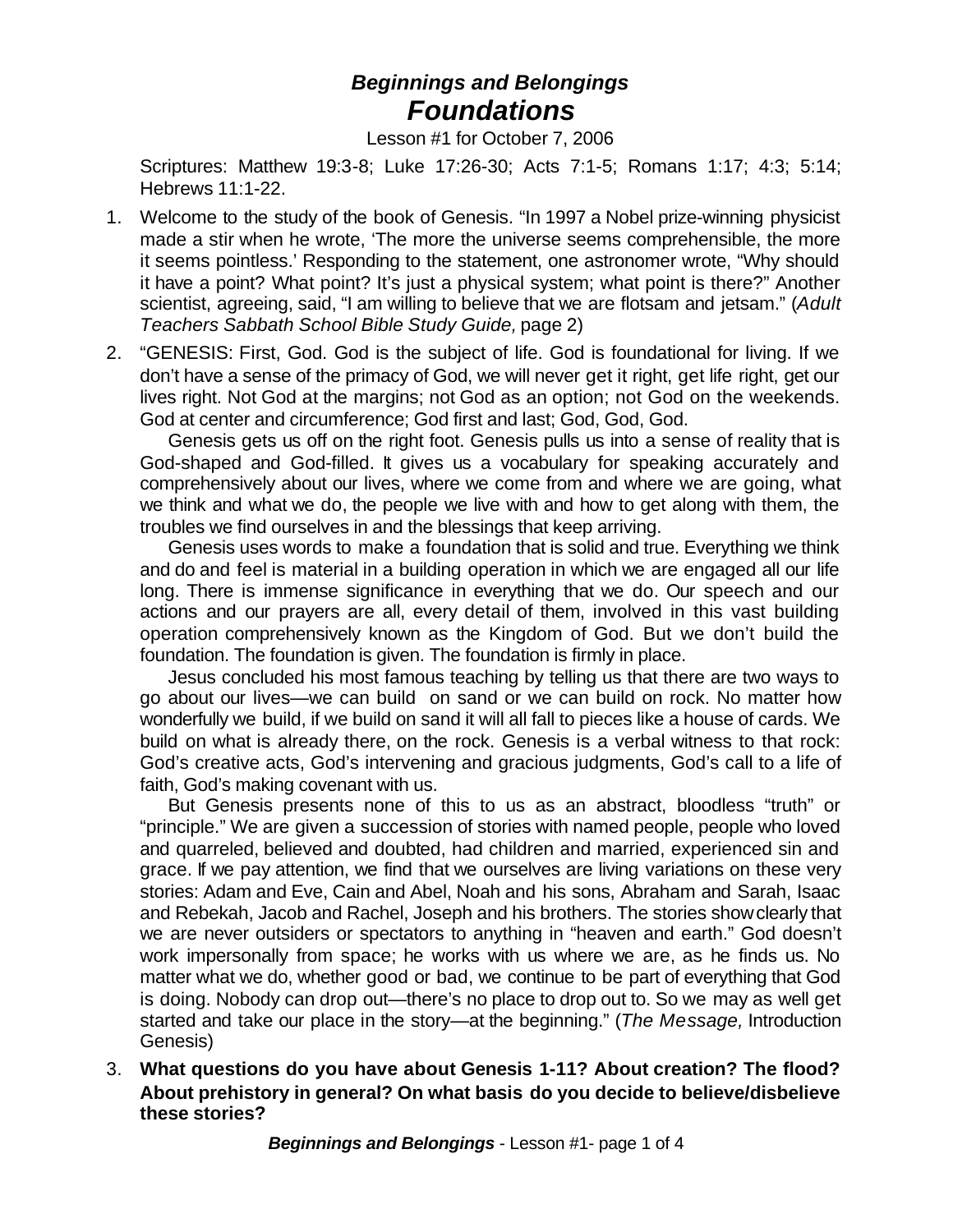- 4. Be honest with yourself! Do you believe Genesis is inspired and correctly represents prehistory because of 1) The influence of your parents? 2) The influence of peers? 3) Your personal study? 4) You're not sure why you believe it? 5) You don't believe it?
- 5. We have often spoken of the idea that faith should be based on evidence. What evidence do you have for believing the stories in Genesis 1-11?
- 6. There are hundreds of other creation stories–sometimes called "creation myths"–in various other cultures around the world. Are there similarities in these stories? How do we explain these similarities? What major differences do we see? What is a myth? In your own personal thinking–on a scale of 1 to 10 with evolution being at 1 and creation being at 10–what number would you say represents the cumulative evidence available for  $us?***$
- 7. Genesis is the first of five books written by Moses. We believe that Moses also wrote the book of Job. "**The long years amid desert solitudes** were not lost. Not only was Moses gaining a preparation for the great work before him, but **during this time**, under the inspirationof the Holy Spirit, **he wrote the book of Genesis and also the book of Job**, which would be read with the deepest interest by the people of God until the close of time" (*ST* Feb. 19, 1880). {*3BC* 1140.3}
- 8. What terms do we use for referring to these books? "**Torah**"–which means "law" or "instruction"; "**Pentateuch**"–a Greek term meaning five books; "*Bereshith*"–the Hebrew word for Genesis (the first word in the book); "**The Law**"–usually the term used in Scripture to refer to the books of Moses; **Tanakh**–the Hebrew word for the entire Hebrew Scriptures or Old Testament. We will sometimes use these terms interchangeably.
- 9. Do you regard these books, written some 1400 or 1500 years before Christ, as essential to your faith? Why?
- 10. Is it essential to our faith to have a clear understanding of our origins? Why?
- 11. What scriptural evidence do we have for events which took place before the creation of our earth and our world? (John 1:1-3; Revelation 12:1-12) Ellen White suggests that Job may have been written before Genesis. Does the book of Job tell us anything about origins? (Job 38:1-7)
- 12. The prophet Isaiah has some interesting discussions about God in Isaiah 40-55. He basically states that the real God: 1) is able to create; 2) is able to predict the future; 3) is able to perform supernatural acts. In these chapters Isaiah hints at the foolishness of worshiping idols made of wood or stone or metal instead of our powerful and wonderful Creator-God. How do you feel about Isaiah's arguments? Would you use other arguments in our day? Do you think all of Isaiah's arguments are valid even today?
- 13. **Another evidence for belief in Genesis and the Old Testament is based on what the New Testament says. How important is this evidence in your mind? Biblical writers such as Peter and Paul and Luke speak of Genesis and the stories of Genesis as factual. They quote Jesus as speaking of the stories of Genesis as factual.Review the following passages: Matthew 19:3-8; Luke17:26-30; Acts7:1- 15; Romans 4:3, 9-21; 5:14; 1 Corinthians 15:22; Galatians 3:6; 1 Timothy 2: 13, 14; Hebrews 11:3-22; 1 Peter 3:20. Could Genesis be a myth if these New Testament writers, including Jesus, himself, speak of them as fact?**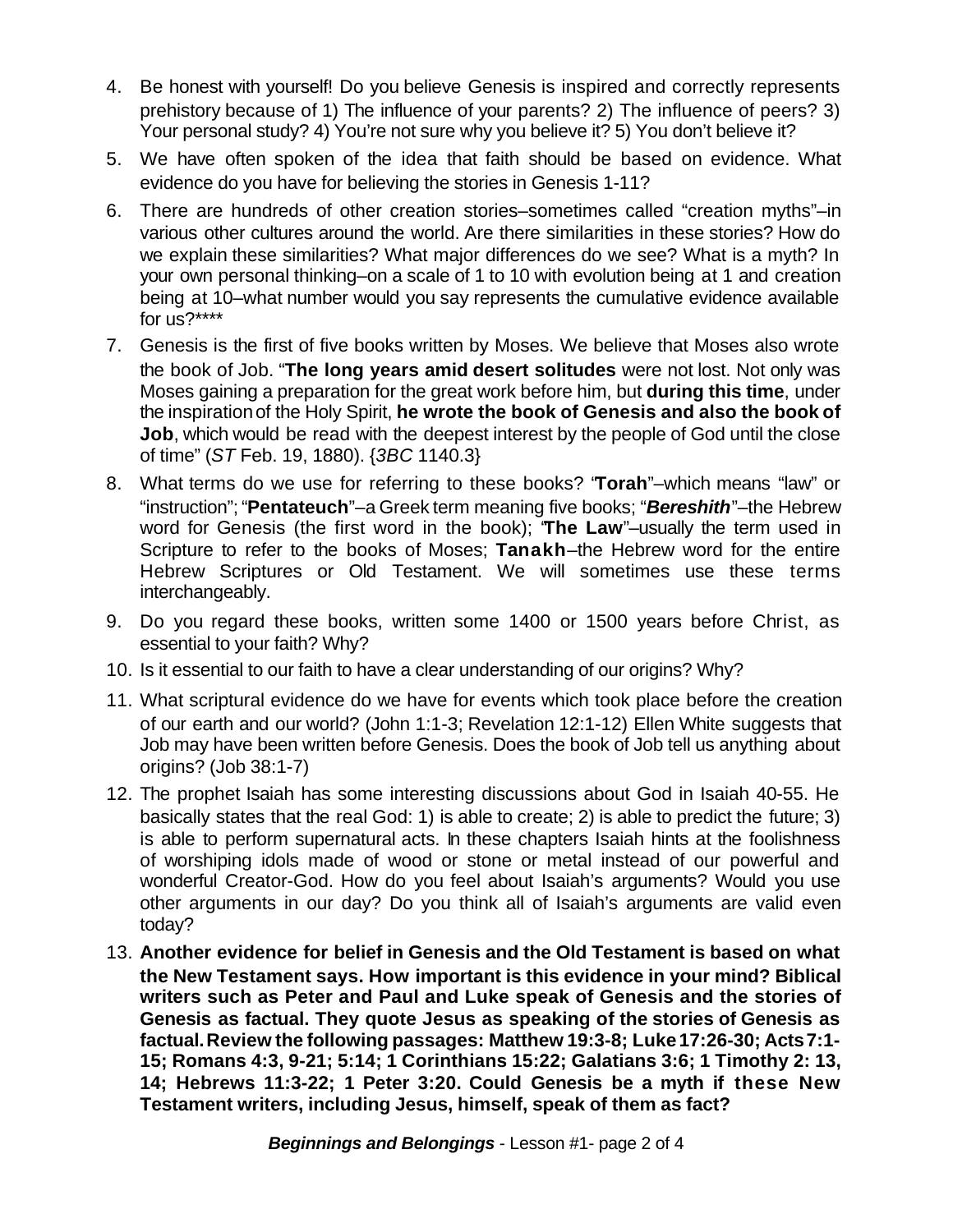- 14. Why do you think there's so much doubt about the veracity and truthfulness–even scientific accuracy–of the book of Genesis? Was Genesis written as a scientific treatise? **Is it fair to pit science versus Scripture especially in the book of Genesis? Shouldn't we compare science with science and belief with belief? If we ask scientists who believe fully in the theory ofevolution to explain how they interpret their science and how they explain origins, we could put together a contrasting system of belief.** While virtually nothing in the book of Genesis can be proven archaeologically as a Biblical minimalist would like it to be, everything that we can document about the book of Genesis is consistent with archaeology as we know it today. Is it fair to say that we should believe what the Bible says unless we can prove it wrong? Or should we say that we should only believe those portions of the Bible which we can prove from extra-Biblical sources? How much would be left?
- 15. When speaking of Genesis and origins, we are speaking about "who" and "why" and very little about "how".
- 16. **What things about God do you feel are clearly revealed in the book of Genesis?**
- 17. **Our lesson speaks of God as the creator of 1) physical matter and life, 2) a special people, 3) history. In what way has God created a special people and history?**
- 18. After speaking of creation, the flood, and the events shortly after the flood, in Genesis 12 the book begins to speak about God's personal relationship with Abraham and his descendants. God seemed to have a very personal relationship with Abraham. Could you describe this relationship in your own words? Were they friends? Acquaintances? **Did Abraham always know immediately when God approached him? Did he recognize him by sight? Did he recognize his voice? Did he always know immediately?**
- 19. **As you look at the stories of Abraham, Isaac, Jacob, and his sons, you find God acting in very personal ways with these patriarchs. Do you wish that God were that active in our lives today? Why? Or why not?**
- 20. In what way has God created a special people? Can you name groups that considered themselves a special people of God down through the generations? What relationship did they have with God and why did they consider themselves his special people?
- 21. How does God create history?
- 22. Read Isaiah 40:22, 23; 14:24, 27; 43:13; 44:24, 25. In what ways did God interact with Cyrus? (Isaiah 41:2; 45:1-13, 18, 28) Do you think Cyrus was immediately aware of God's activity? The devil's activity?
- 23. Do you think you have had personal experiences where God has been involved in your life? Do you wish that God were more involved in your life every day? Or are you more comfortable with the God who stands back and lets you make your own choices even if they are wrong?
- 24. Genesis 3:8 speaks of God walking in the garden in the cool of the evening to speak with Adam and Eve. In your mind what kind of experience was that? Before sin entered the world, were these happy and joyous occasions? Do you think Adam and Eve had saved up many questions from the day's activities to ask God? What would they talk about?